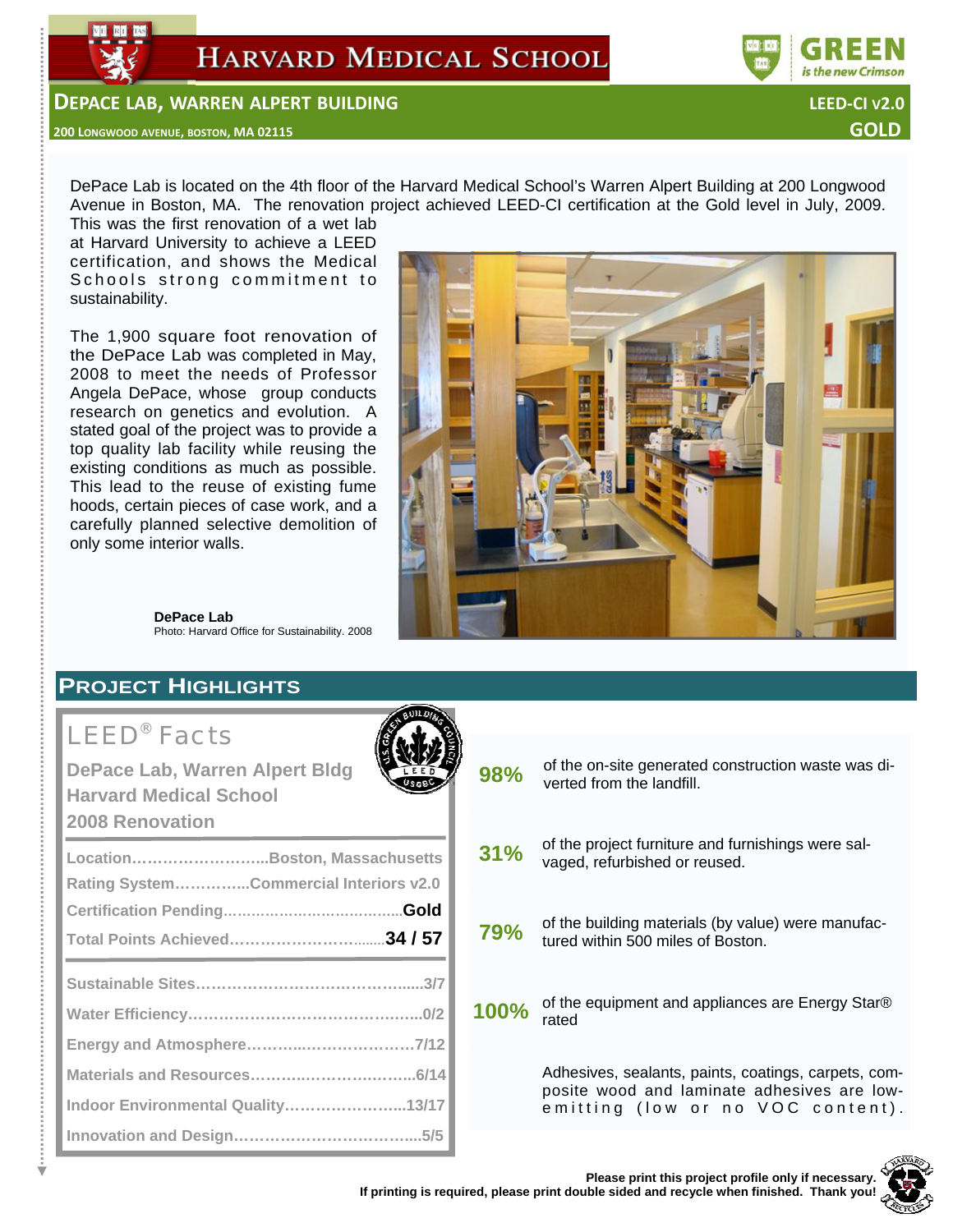#### **HARVARD MEDICAL SCHOOL—DEPACE LAB, WARREN ALPERT BUILDING DEPARTMENT OF SYSTEMS BIOLOGY**



### **PROJECT OVERVIEW**



Renovations to the laboratory facility included selective demolition, GWB systems, epoxy floor patching, ceiling patching, millwork, epoxy counter tops, and finishes. The mechanical, plumbing, fire protection, fire alarm and electrical systems were reused from the existing facility.



**DePace Lab**  Photo: Harvard Office for Sustainability. 2008

| <b>PROJECT TEAM</b> |  |
|---------------------|--|
|                     |  |

| Owner                               | Harvard Medical School                                                     |  |  |  |
|-------------------------------------|----------------------------------------------------------------------------|--|--|--|
| <b>Project</b><br><b>Manager</b>    | Jay Ostema, Michael Nazzaro, Harvard<br>Medical School                     |  |  |  |
| <b>Architect</b>                    | Architectural Resources Cambridge<br>(ARC)                                 |  |  |  |
| Contractor                          | <b>Wescor Construction</b>                                                 |  |  |  |
| <b>Engineer</b>                     | BR + A Consulting Engineers, LLC.                                          |  |  |  |
| <b>Commissioning</b><br>Agent       | Kjelgaard Engineering LLC                                                  |  |  |  |
| <b>Sustainability</b><br>Consultant | Harvard University, Office For Sustain-<br>ability Green Building Services |  |  |  |

LEED Boundary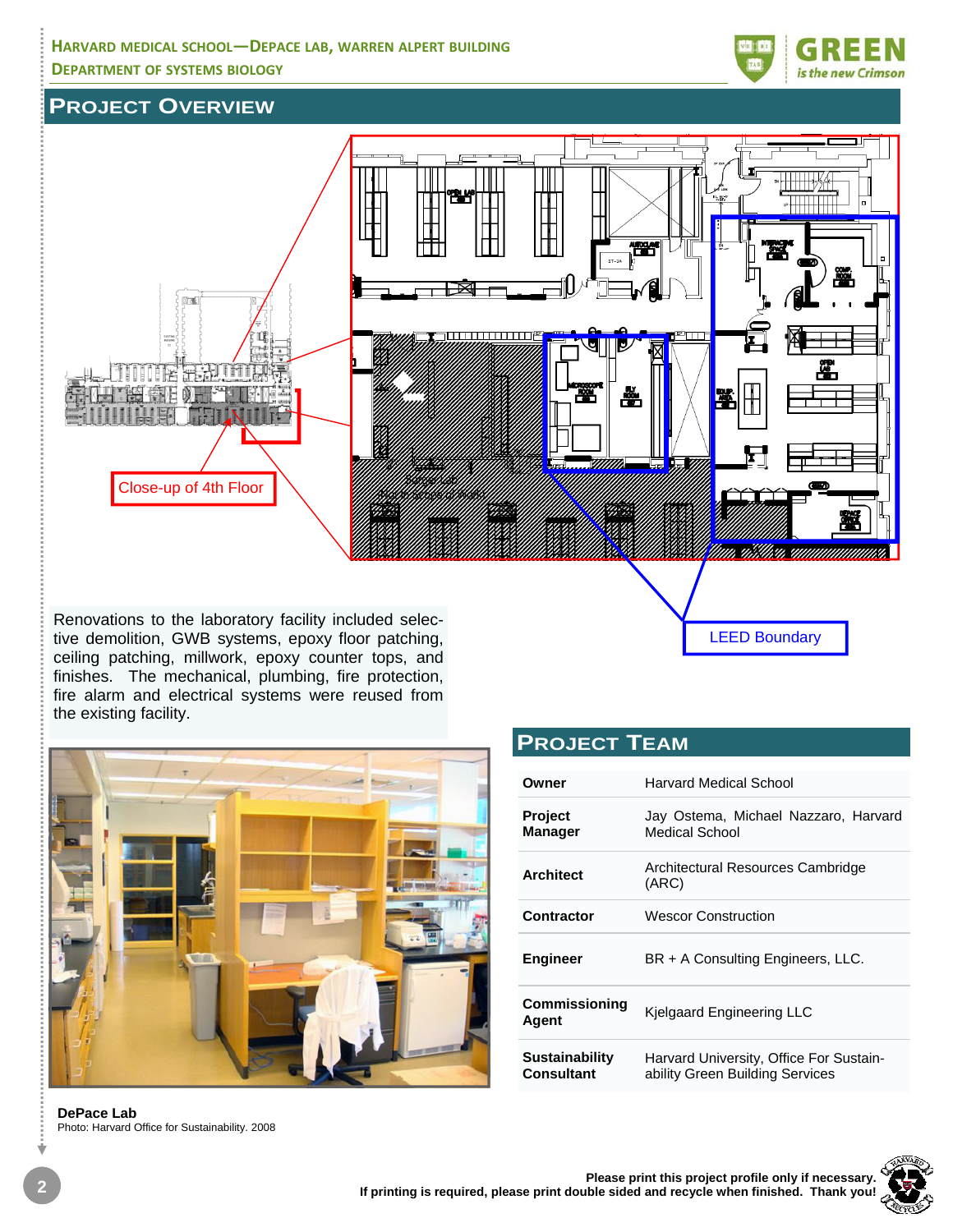

### **SITE**



**Warren Alpert Building** 

**200 Longwood Avenue, Boston, Massachusetts**

- $\triangleright$  The Warren Alpert building is located on the Longwood Medical Campus in Boston, MA. This area is served by numerous rail and bus lines, including the Green Line D and Green Line E, both of which have stations within 1/2 mile of the building. Parking is limited and expensive, so both the rail and bus lines are used heavily by building occupants. In addition, the Harvard M2 shuttle provides service to Cambridge. The Longwood Medical Campus is a high density area, with numerous restaurants, banks, shops and other basic services within easy walking distance.
- Bicycle racks with a capacity to hold 180 bicycles are located adjacent to the rear of the building. The racks are covered and enclosed in cages that require an ID to enter, ensuring that they are only used by HMS affiliates and adding security for the bikes. One shower with changing space is available in the handicapped accessible bathroom on each floor of the building, for a total of 5 showers.
- $\triangleright$  To encourage alternatives to driving, all occupants have access to Harvard's comprehensive *CommuterChoice Program*, which provides incentives, such as discounts, for all modes of alternative transportation as well as carpooling and fuel efficient vehicles. The Program is promoted through informational kiosks in building common areas and an extensive website. (www.commuterchoice.harvard.edu)

## **WATER EFFICIENCY**

The DePace Fourth Floor Lab LEED Boundary includes sinks for handwashing and sinks for lab use. Aerators were chosen for both to maximize efficiency while allowing for appropriate use. The only other water fixtures within the project scope are emergency showers and eye-wash stations. The DePace team plans to save water with those fixtures by being safe and never needing to use them!

#### **FIXTURES IN DEPACE PROJECT SCOPE**



**SLOAN OPTIMA PLUS® EBF-187**  0.5 GPM Battery Operated Electronic Hand Washing Faucet



**Chicago Faucets® 350-E35cCP**  1.5 GPM Desk Mounted Lab Sink with1.5 GPM Aerator

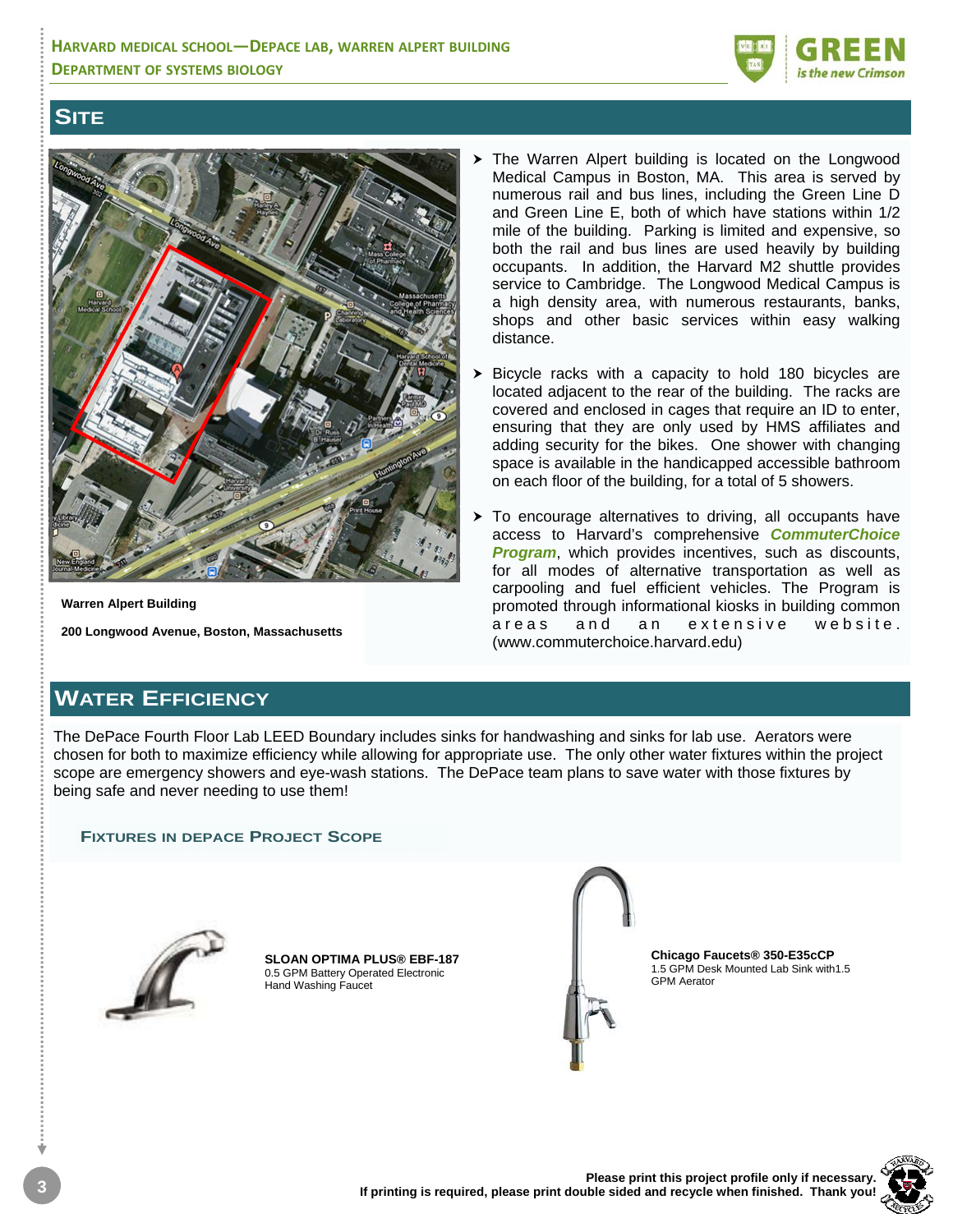

### **ENERGY EFFICIENCY**

### **Mechanical Systems**

- **▶ Building Automation System:** All automatic temperature controls are direct digital control (DDC). Automatic controls provide energy savings based on system zoning, scheduling, and occupied/unoccupied setbacks. When the overhead occupancy sensors register that an individual room is unoccupied, the temperature setting in that room is setback to save energy. This is done in the office and conference spaces, but not in the microscope room or fly room, where conditions are based on process requirements rather than occupant comfort, and need to be maintained at a constant level.
- **Occupancy-Based Ventilation:** Heating and cooling are provided via the ventilation system. When the temperature setpoints are setback in the office and conference room, this will mean less ventilation air is required.
- **▶ Plug Loads:** Energy Star equipment was selected for all Energy Star-eligible equipment in the office space portion of the project —which includes 1 desktop computer, 1 monitor, and a scientific refrigerator.
- > **Commissioning:** The mechanical and electrical systems were fully commissioned by a third-party Commissioning Authority, which ensured that all energy-related systems were installed as designed, and operating efficiently prior to occupancy.
- **h Renewable Energy:** Renewable Energy Certificates (RECs) were purchased from Sterling Planet (wind power) equivalent to 50% of the anticipated electricity use.

#### **Electrical Systems**

- **Example X Occupancy Sensors:** All rooms within the project scope have occupancy sensors that turn the lights in a space off when sensors have not been activated by motion for set periods of time. These occupancy controls sensors also control the ventilation setbacks.
- **▶ Light Fixtures:** Energy-efficient fluorescent lighting fixtures and lamps were carefully chosen and placed to reduce electricity consumption.



**DePace Lab kitchenette**  Photo: Harvard Office for Sustainability, 2008



**DePace Lab**  Photo: Harvard Office for Sustainability, 2008

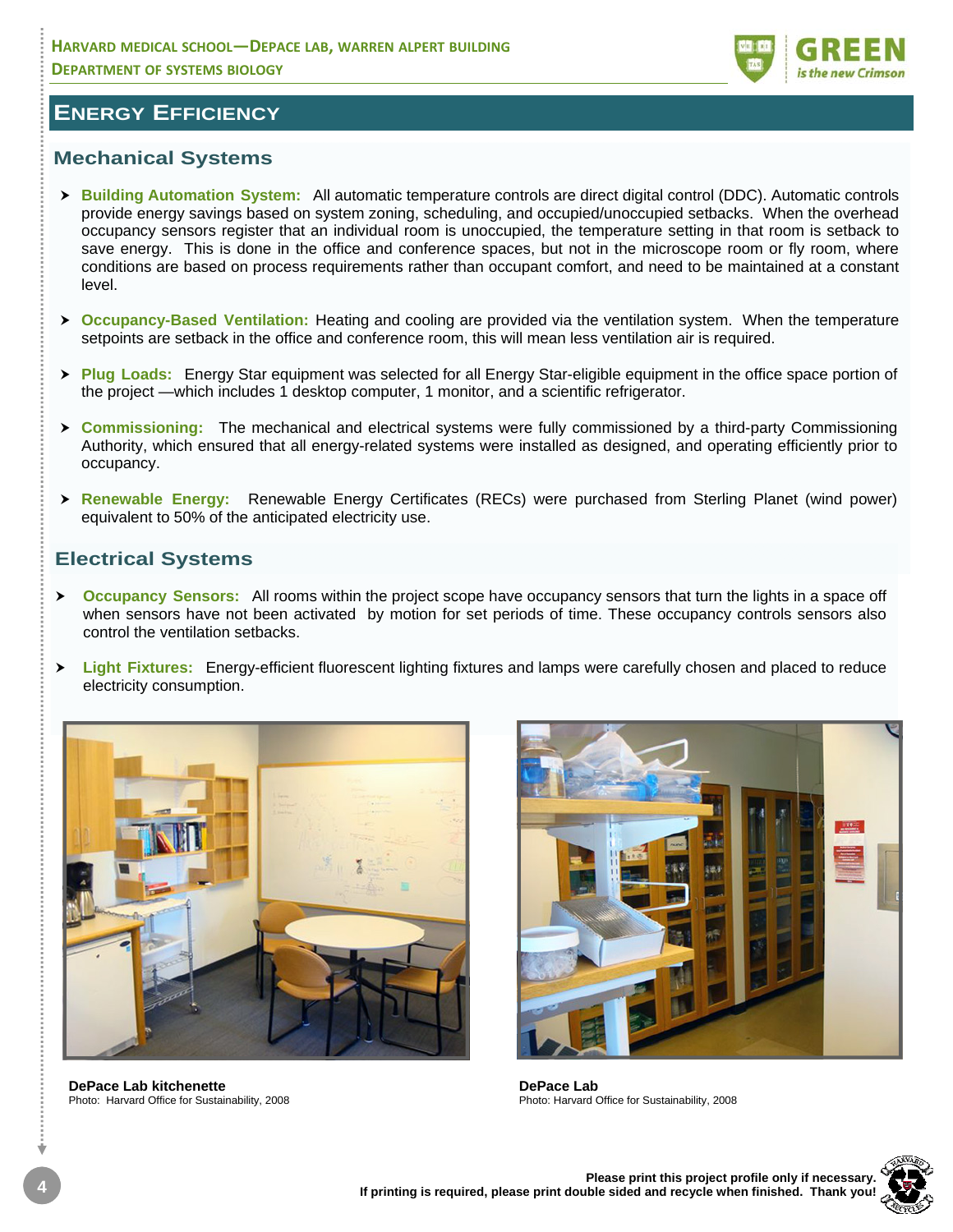

### **INDOOR ENVIRONMENTAL QUALITY**

The Harvard Medical School is committed to providing a healthy indoor environment for all occupants. The project team was careful to maintain healthy indoor air quality during construction and to also ensure the space is designed to promote healthy indoor air quality during occupancy.

**Indoor Air Quality During Construction:** The building maintained occupancy throughout construction. Thus, a comprehensive indoor air quality management plan was implemented during construction to maintain healthy indoor air quality. For example, all grills and vents were sealed and a HEPA Filtration unit maintained negative pressure to keep any construction debris from migrating into occupied spaces.

Only products with **Low or No VOC Content** were used in the DePace project. Volatile Organic Compounds (VOCs) are chemical compounds and known carcinogens found in many construction materials, and are considered detrimental to indoor air quality. Reducing the use of VOCs whenever possible improves indoor air quality and consequently occupant health and productivity. VOC limits are set by Green Seal standards and the South Coast Air Quality Management District Rules #1168 and #1113.

- <sup>h</sup>**CARPET:** The Lees Granite carpet is certified Green Label Plus by the Carpet and Rug Institute, as well as the carpet adhesive, Mapei Ultrabond ECO 220.
- **COMPOSITE WOOD AND LAMINATE ADHESIVES: Existing doors were refurbished and reused,** and two composite wood products, Uniboard Particleboard and Hoover Fire Retardant plywood, and one laminate adhesive used, Premier Adhesives PB 910, are ureaformaldehyde free.
- <sup>h</sup>**SYSTEMS FURNITURE AND SEATING:** Steelcase Criterion® Chairs are SCS Indoor Advantage™ Certified.
- **PAINTS AND COATINGS | ADHESIVES AND SEALANTS: All interior paints used in the project** have zero or low VOC Content.

| Product<br>Category     | <b>Product &amp; Manufacturer</b>                     | <b>VOC Content</b><br>(g/l) | <b>VOC Limit</b><br>(g/l) | <b>Standard</b>   |
|-------------------------|-------------------------------------------------------|-----------------------------|---------------------------|-------------------|
| Paints &<br>Coatings    | Benjamin Moore Eco-Spec Interior Latex<br>➤<br>Primer | 0.0                         | 200                       | Green Seal, GS-11 |
|                         | Benjamin Moore M29 D.T.M                              | 207                         | 250                       | Green Seal, GS-03 |
| Adhesives &<br>Sealants | > DAP Beats the Nail Construction Adhesive            | 2.4                         | 70                        | SCAOMD Rule #1168 |
|                         | Mapei Ultrabond ECO 710 VCT Adhesive<br>▸             | $\Omega$                    | 50                        | SCAOMD Rule #1168 |
|                         | Premier Adhesives PB 910                              | 40                          | 80                        | SCAOMD Rule #1168 |

**Lighting Control:** 100% of DePace Lab occupants can utilize wall switches to control overhead lighting, while the office space is also provided with task lighting.

**Thermal Comfort Survey:** To ensure comfort, occupants will be surveyed about their thermal comfort once per season. The Harvard Medical School (HMS) facilities team will adjust the heating or cooling in the project space if more than 20% of the survey respondents are not comfortable.



IAQ Management HVAC Protection: Ductwork kept sealed before installation



IAQ Management Housekeeping: Walk-off mats at entrance



Low Emitting Materials Steelcase Criterion® Task Chair